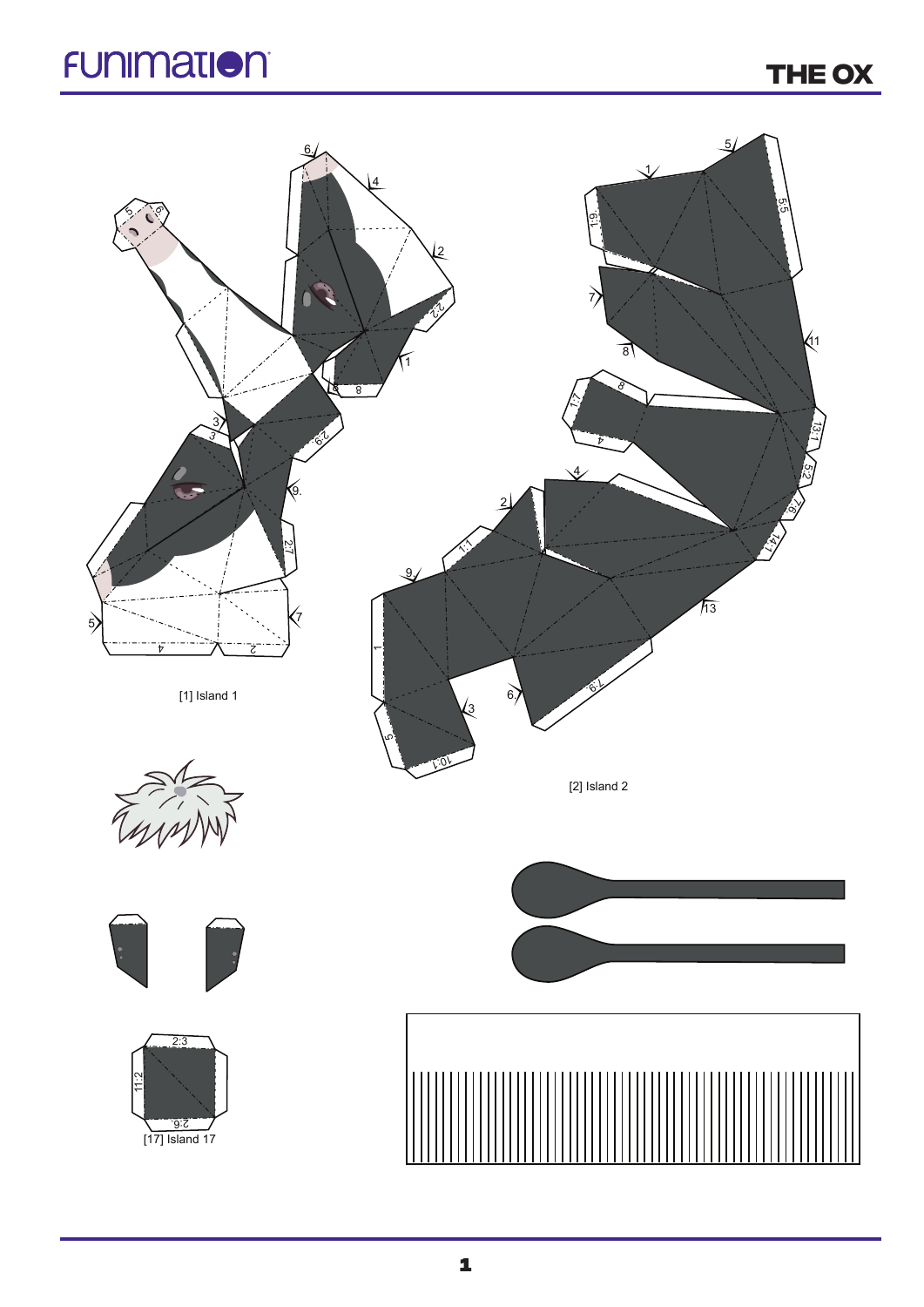## **FUNIMATION**

**THE ox**

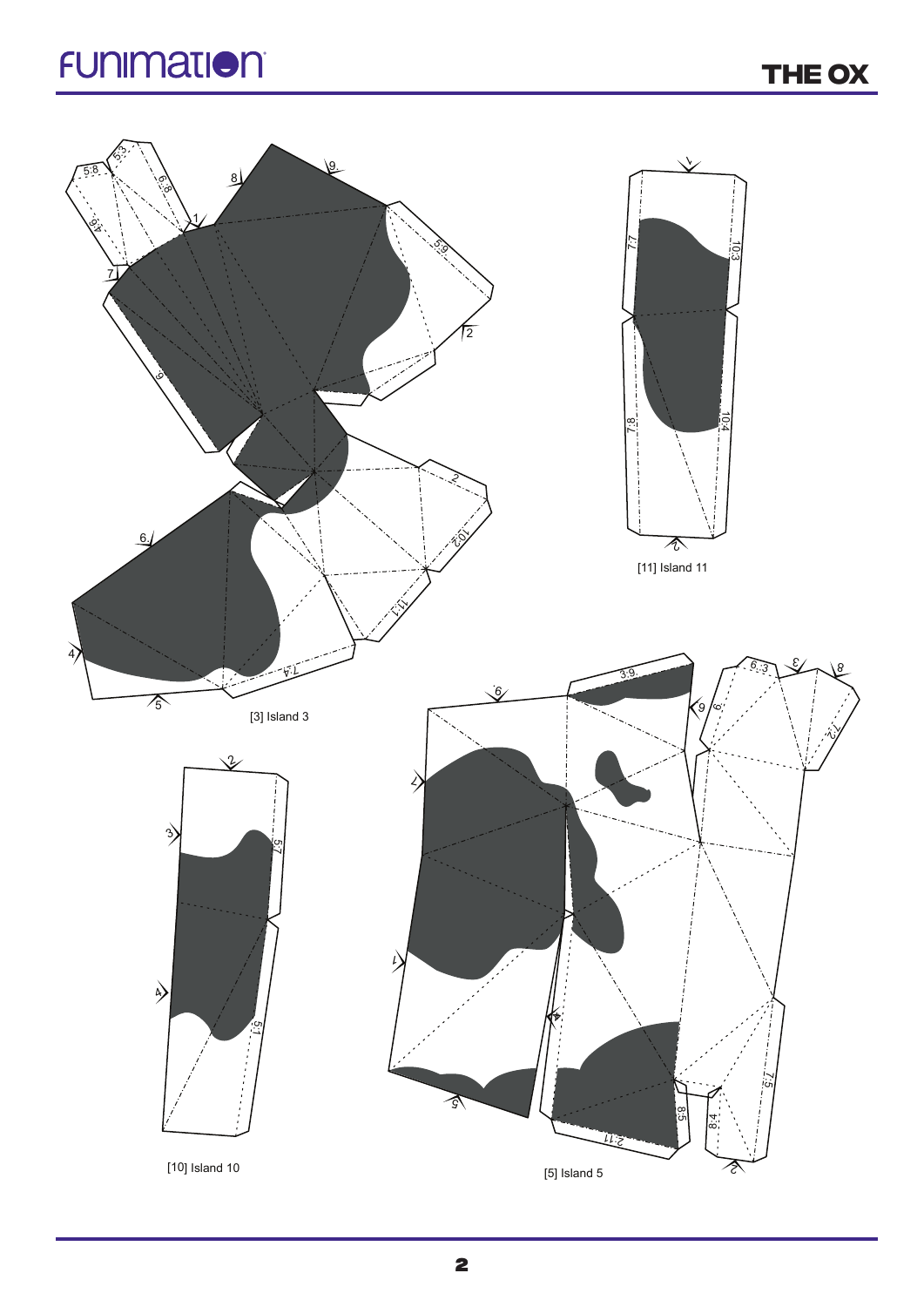## **FUNIMATION**

**THE ox**